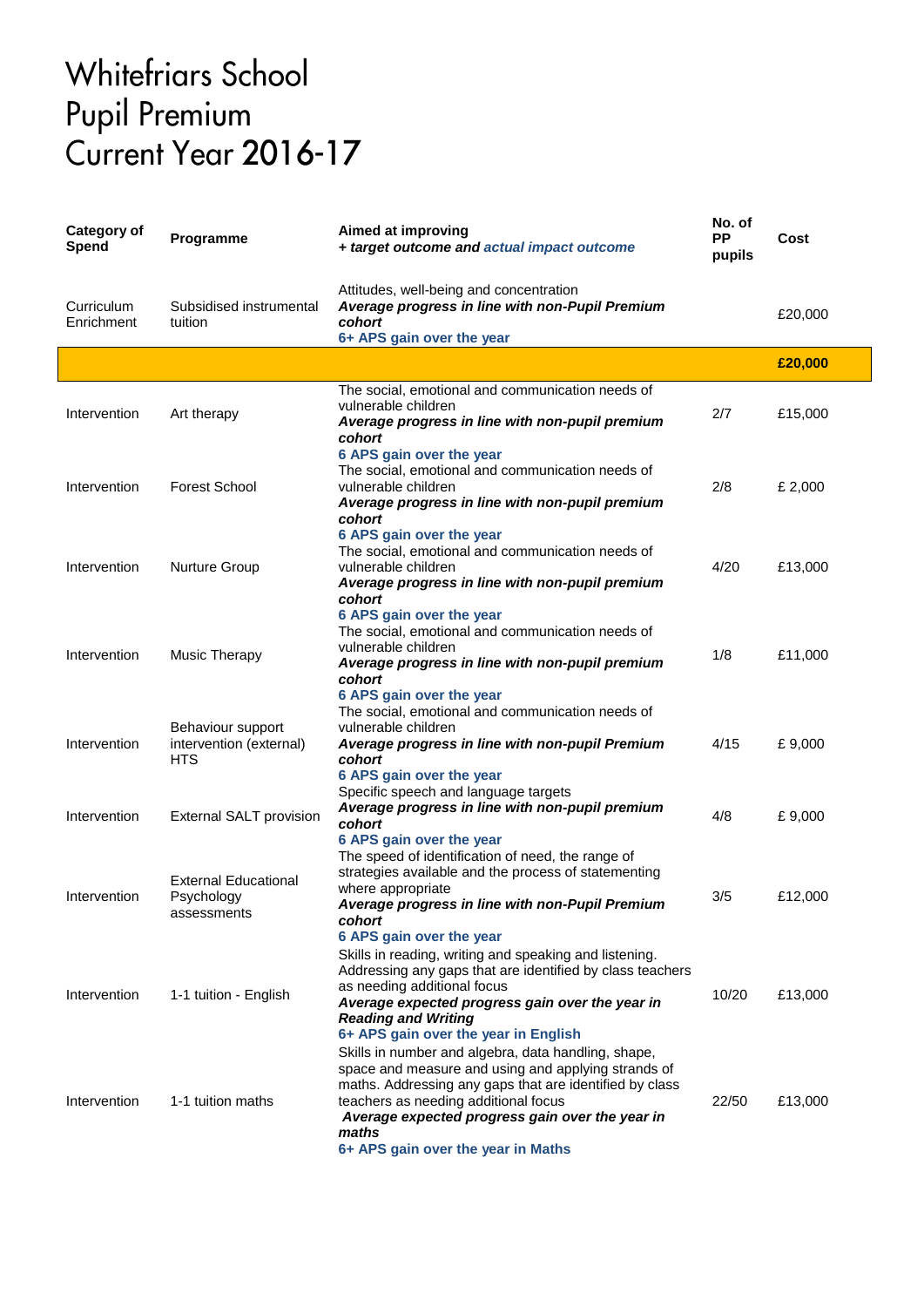## **Whitefriars School** Pupil Premium<br>Current Year 2016-17

| Intervention | <b>RWM</b> boosters                | Key skills in core learning areas<br>Average progress in line with non-pupil premium<br>cohort<br>6+ APS gain over the year in Reading, Writing and<br><b>MAths</b>                                                                                                  | 16/80<br>£1,500 |
|--------------|------------------------------------|----------------------------------------------------------------------------------------------------------------------------------------------------------------------------------------------------------------------------------------------------------------------|-----------------|
| Intervention | Phonics (targeted<br>intervention) | Phonics - Targeted support and preteaching in Phonics<br>Above expected progress over the year in Reading<br>and Writing<br>6 APS gain over the year in English                                                                                                      | £1,100          |
| Intervention | Social Skills groups               | Friendship groups, turn taking, conflict resolution; Social<br>skills.<br>Average progress in line with non-Pupil Premium<br>cohort<br>Pupils in this groups have made expected progress<br>and have measured improvements in their incident<br>logs                 | £<br>500        |
| Intervention | <b>Family Learning</b>             | Parenting Skills, Family dynamics and relationships,<br>support with Home Learning etc<br>Average progress in line with non-Pupil Premium<br>cohort<br>Pupils in this groups have made expected progress<br>and have measured improvements in their incident<br>logs | £ 2,000         |
| Intervention | 1 to 1 TA support                  | Average progress in line with non-Pupil Premium<br>cohort<br>6+ APS gain over the year                                                                                                                                                                               | £30,000         |
| Intervention | <b>SAM Learning</b>                | Maths skills- supports and improves pupils' access to<br>structured learning in Key Maths skills<br>Average progress in line with non-Pupil Premium<br>cohort in Maths<br>6 APS gain over the year                                                                   | £<br>450        |
| Intervention | <b>Mathletics</b>                  | Maths skills- supports and improves pupils' access to<br>structured learning in Key Maths skills<br>Average progress in line with non-Pupil Premium<br>cohort in Maths<br>6 APS gain over the year                                                                   | £ 2,000         |
|              |                                    |                                                                                                                                                                                                                                                                      | £134,550        |
| Resource     | <b>Targeted Revision</b><br>Guides | Pupils' independent learning and consolidation of key<br>skills in Core areas of learning<br>Average progress in line with non-Pupil Premium<br>cohort<br>6+ APS gain over the year                                                                                  | 220<br>£        |
| Resource     | Spellodrome                        | Spelling strategies, tracking and assessment<br>Expected progress in line with non-pupil premium in<br>reading and writing<br>6 APS gain over the year                                                                                                               | £1,200          |
| Resource     | Additional Books and<br>Texts      | Basic reading skills, pupil engagement, reading repertoire<br>and range<br>Progress in line with non- pupil premium cohort<br>6+ APS gain over the year                                                                                                              | £3,500          |
| Resources    | Bug Club resources                 | Basic reading skills, pupil engagement<br>Average progress in Reading in line with non-Pupil<br><b>Premium cohort</b><br>6 APS gain over the year                                                                                                                    | £ 2,650         |